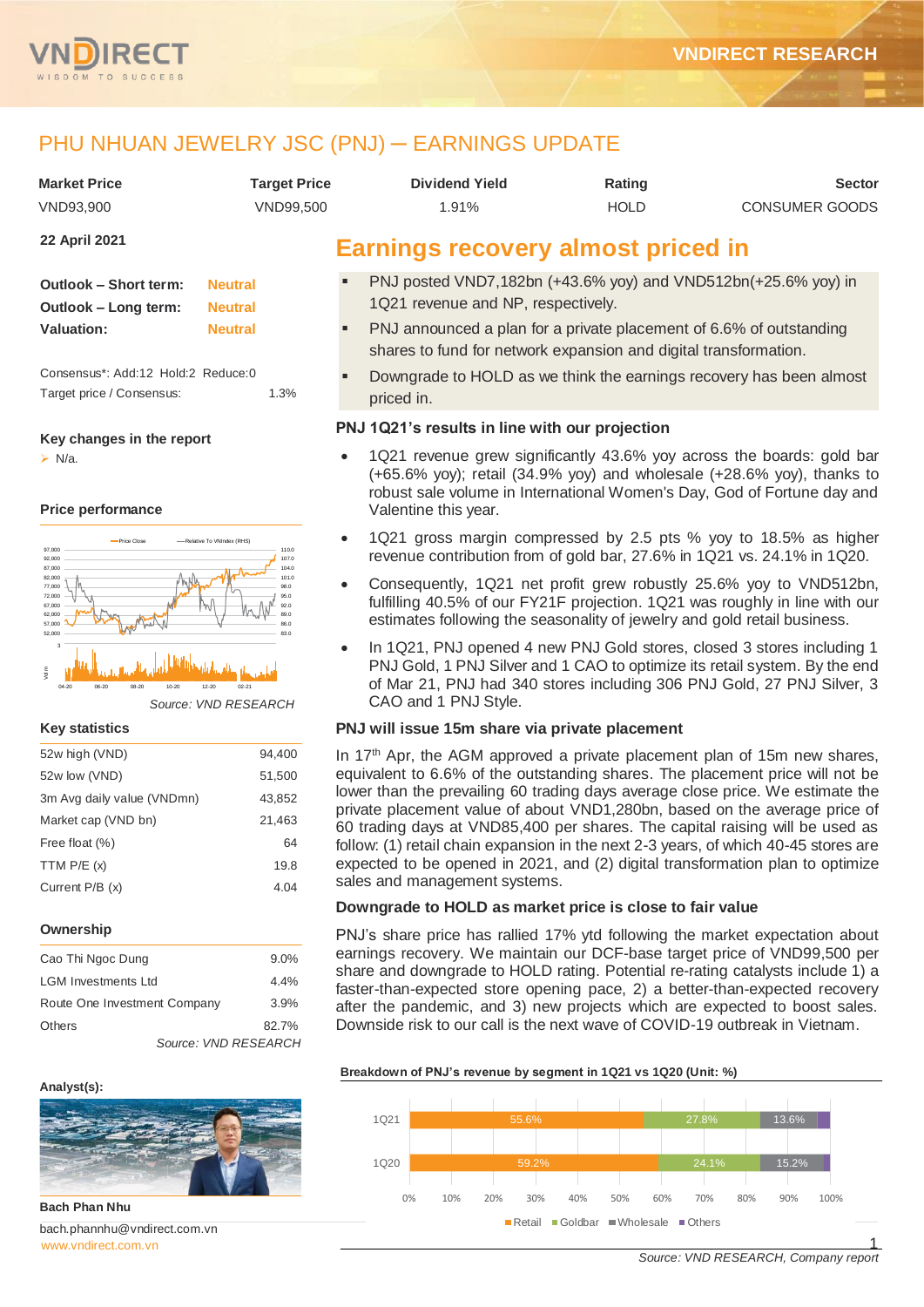

#### **Figure 1: Results comparison**

| (Unit: VNDbn)                      | <b>1Q21</b> | <b>1Q20</b> | % yoy           | <b>VND's FY21F</b><br>forecast | % vs VND's<br><b>FY21F</b><br>forecast | <b>Comment</b>                                                                                                                                                                                                                  |
|------------------------------------|-------------|-------------|-----------------|--------------------------------|----------------------------------------|---------------------------------------------------------------------------------------------------------------------------------------------------------------------------------------------------------------------------------|
| Net revenue                        | 7,181.8     | 5000.9      | 43.61%          | 19,850.0                       | 36.18%                                 | Inline with our forecast as the 1st quarter is usually the<br>highest quarter in term of revenue and net profit of PNJ<br>with many holidays as 8th March - International Women's<br>day, God of fortune day and valentine day. |
| Retail                             | 3,993.0     | 2961        | 34.85%          | 11,708.0                       | 34.10%                                 |                                                                                                                                                                                                                                 |
| Goldbar                            | 1,997.0     | 1206        | 65.59%          | 4,425.0                        | 45.13%                                 |                                                                                                                                                                                                                                 |
| Wholesale                          | 977.0       | 760         | 28.55%          | 3.267.0                        | 29.91%                                 |                                                                                                                                                                                                                                 |
| <b>Gross profit</b>                | 1,325.1     | 1049.6      | 26.26%          | 3,821.0                        |                                        | 34.68% Inline with our forecast                                                                                                                                                                                                 |
| <b>Blended GM</b>                  | 18.5%       | 21.0%       | $-2.54$ pts %   | 19.25%                         | $-0.80$ pts %                          | Slighly lower than our forecast due to change in product<br>mix, which Goldbar (which have lowest GM) sale growth<br>strongly in 1Q21 at 80.1% yoy, contributed 27.8% in<br>total revenue vs. 24.1% in 1020                     |
| Net financial income / (expense)   | (19.8)      | (41.5)      |                 | (78.0)                         |                                        | 25.39% Inline with our forecast                                                                                                                                                                                                 |
| Selling expenses                   | 503.0       | 368.0       | 36.69%          | 1,489.0                        |                                        | Inline with our forecast as PNJ boost their promotions to<br>33.78% catch the demand of customer in 1Q21 holidays as 8th<br>March, God of fortune holiday and valentine day.                                                    |
| General and administrative expense | 153.2       | 128.1       | 19.58%          | 672.0                          |                                        | 22.79% Inline with our forecast                                                                                                                                                                                                 |
| S/R                                | 7.00%       | 7.36%       | $-0.35$ pts $%$ |                                |                                        |                                                                                                                                                                                                                                 |
| GA/R                               | 2.13%       | 2.56%       | $-0.43$ pts %   |                                |                                        |                                                                                                                                                                                                                                 |
| SG&A/R                             | 9.14%       | 9.92%       | $-0.78$ pts $%$ | 10.90%                         | $-1.76$ pts %                          |                                                                                                                                                                                                                                 |
| Operating profit                   | 649.1       | 511.9       | 26.80%          | 1,660.0                        |                                        | 39.10% Inline with our forecast                                                                                                                                                                                                 |
| Other profit                       | (0.8)       | $-0.2$      | 263.60%         |                                |                                        |                                                                                                                                                                                                                                 |
| Pretax profit                      | 648.3       | 511.7       | 26.69%          | 1,581.2                        |                                        | 41,00% Inline with our forecast                                                                                                                                                                                                 |
| Net profit                         | 512.6       | 408.3       | 25.56%          | 1,265.0                        |                                        | 40.52% Inline with our forecast                                                                                                                                                                                                 |
|                                    |             |             |                 |                                |                                        | Source: VNDIRECT RESEARCH, Company reports                                                                                                                                                                                      |

**Figure 2: Revenue by segment of PNJ in 1Q21 vs 1Q20 (VNDbn – LHS) and growth of each segment (% - RHS)**



**Figure 3: New PNJ Style store in PNJ Next, Ha Noi, launched in 16th Apr 21, showing the move of PNJ toward young generation and customer-oriented products based on their personality to create their lifestyle**





Source: VNDIRECT RESEARCH, Company news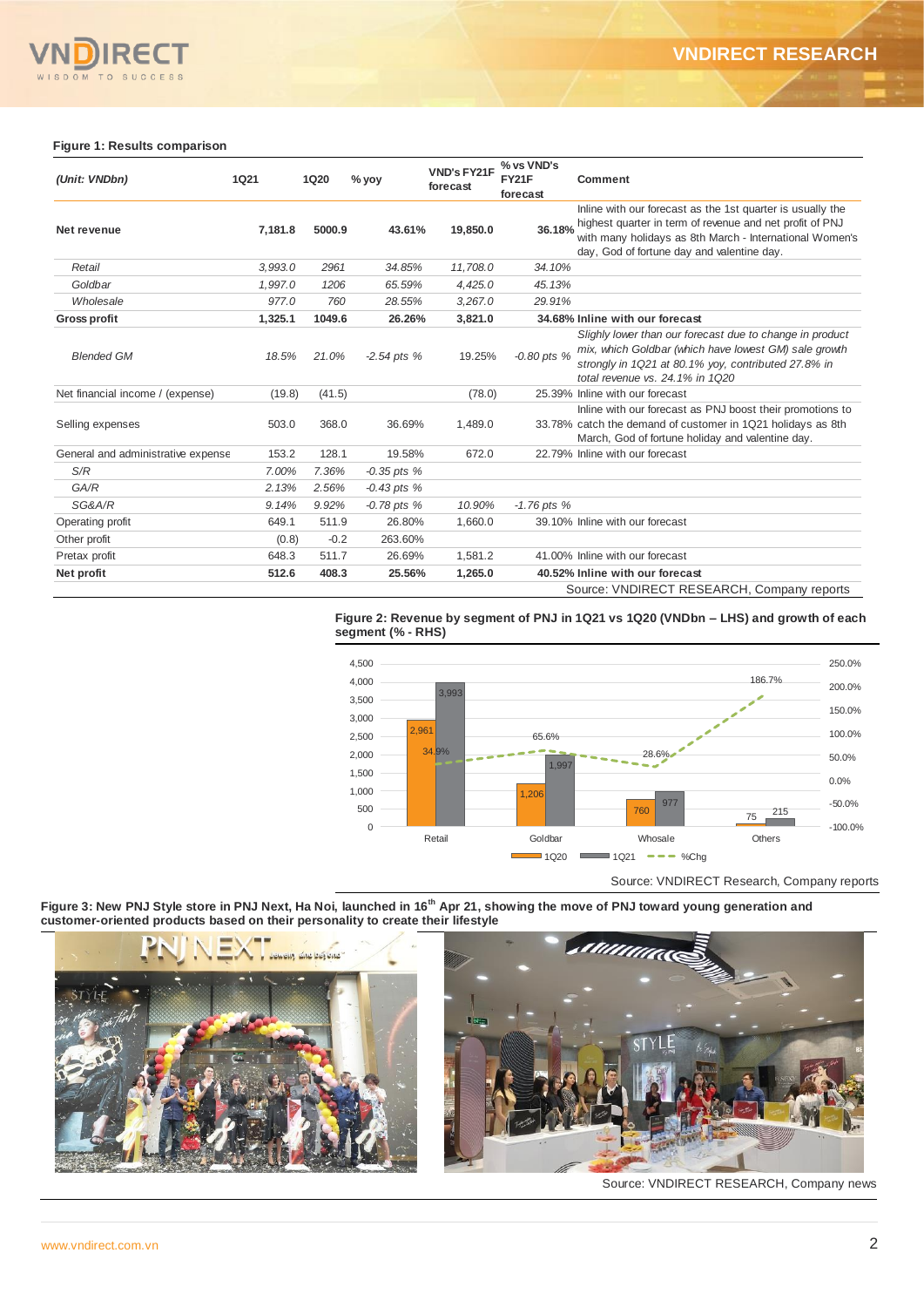

#### **Figure 4: Peer Comparison**

| Company                          | Bloomberg     | Recom.      | Share<br>Price  | Target<br>Price | Market                |      | P/E(x)          |      | 3-year<br><b>EPS</b> |     | P/BV(x)            |     |             | <b>ROE (%)</b> |                    |             | <b>ROA (%)</b>                                            |                    |
|----------------------------------|---------------|-------------|-----------------|-----------------|-----------------------|------|-----------------|------|----------------------|-----|--------------------|-----|-------------|----------------|--------------------|-------------|-----------------------------------------------------------|--------------------|
|                                  | Ticker        |             | (local<br>curr) | (local)         | Cap<br>curr) (US\$ m) |      | TTM FY21F FY22F |      | <b>CAGR</b><br>(%)   | TTM | <b>FY21F FY22F</b> |     | <b>FY20</b> |                | <b>FY21F FY22F</b> | <b>FY20</b> | <b>FY21F</b>                                              | FY <sub>2</sub> 2F |
| Phu Nhuan Jewelry JSC            | <b>PNJ VN</b> | <b>HOLD</b> | 94.400          | 99.500          | 930                   | 19.9 | 18.5            | 16.1 | 11.8%                | 4.1 | 3.5                | 3.0 | 21.8%       |                | 22.3% 21.8% 12.5%  |             | 14.1%                                                     | 14.4%              |
| Tiffany & Co                     | TIF US        | na          | na              | na              | na                    | na   | na              | na   | 12.5%                | na  | na                 | na  | 9.0%        | $9.0\%$        | 13.9%              | 4.4%        | 4.0%                                                      | 8.5%               |
| Chow Tai Fook Jewellery Group Lt | 1929 HK       | na          | 12.60           | 6.00            | 16.235                | 34.7 | 24.6            | 20.9 | 3.0%                 | 4.5 | 4.4                | 4.2 | 13.3%       | 18.7%          | 20.7%              | 5.5%        | 8.1%                                                      | 9.3%               |
| Chow Sang Sang Holdings Ltd      | 116 HK        | na          | 13.54           | na              | 1.182                 | 16.2 | 8.9             | 7.5  | $-12.1%$             | 0.7 | 0.7                | 0.7 | 4.8%        | 8.1%           | 9.2%               | 3.3%        | 5.5%                                                      | 6.3%               |
| Average - Jewelry retailers      |               |             |                 |                 |                       | 25.5 | 16.7            | 14.2 | 1.1%                 | 2.6 | 2.6                | 2.4 | 9.0%        |                | 12.0% 14.6%        | 4.4%        | 5.9%                                                      | 8.0%               |
|                                  |               |             |                 |                 |                       |      |                 |      |                      |     |                    |     |             |                |                    |             | All prices are based on the closing prices on 20 Apr 2021 |                    |
|                                  |               |             |                 |                 |                       |      |                 |      |                      |     |                    |     |             |                |                    |             | Source: BLOOMBERG, VNDIRECT RESEARCH                      |                    |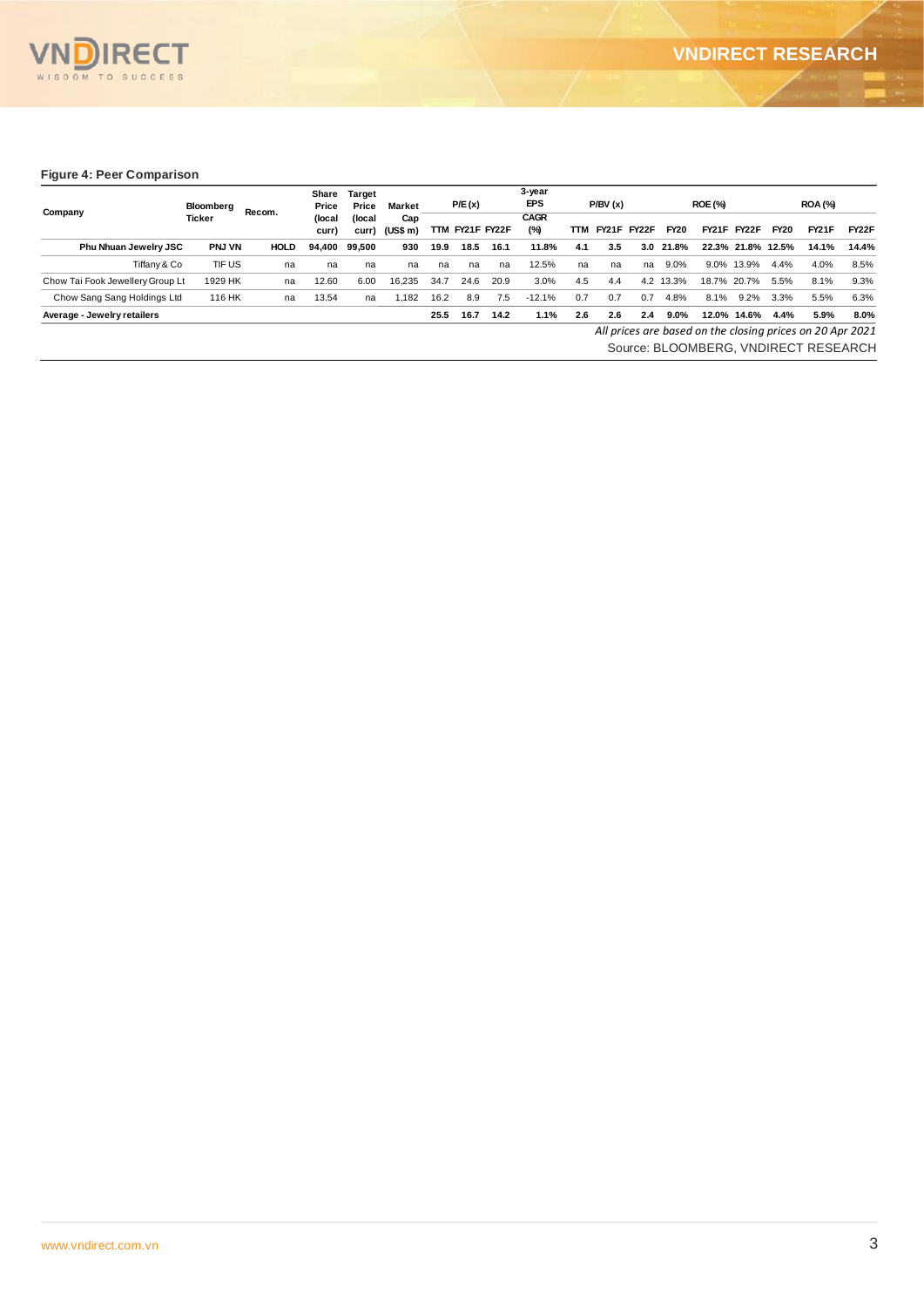#### TO<sub></sub>  $\overline{M}$ SUCCE

## **VNDIRECT RESEARCH**

#### **Valuation**



#### **Income statement**

| (VNDbn)                       | 12-20A   | 12-21E    | 12-22E   |
|-------------------------------|----------|-----------|----------|
| Net revenue                   | 17,511   | 19,850    | 21,276   |
| Cost of sales                 | (14,076) | (16, 029) | (17,090) |
| Gen & admin expenses          | (506)    | (672)     | (714)    |
| Selling expenses              | (1, 421) | (1,489)   | (1,581)  |
| <b>Operating profit</b>       | 1,509    | 1,660     | 1,891    |
| <b>Operating EBITDA</b>       | 1,564    | 1,721     | 1,965    |
| Depreciation and amortisation | (56)     | (61)      | (74)     |
| <b>Operating EBIT</b>         | 1,509    | 1,660     | 1,891    |
| Interest income               | 3        | 9         | 10       |
| Financial expense             | (162)    | (87)      | (94)     |
| Net other income              | (3)      | (1)       | (1)      |
| Income from associates & JVs  | $\Omega$ | 0         | $\Omega$ |
| Pre-tax profit                | 1,346    | 1,581     | 1,806    |
| Tax expense                   | (277)    | (316)     | (361)    |
| Minority interest             | O        | $\Omega$  | $\Omega$ |
| Net profit                    | 1,070    | 1,265     | 1,445    |
| Adj. net profit to ordinary   | 1,070    | 1,265     | 1,445    |
| Ordinary dividends            | (406)    | (406)     | (406)    |
| <b>Retained earnings</b>      | 664      | 859       | 1,039    |
|                               |          |           |          |

#### **Balance sheet**

| (VNDbn)                               | 12-20A   | 12-21E         | 12-22E   |
|---------------------------------------|----------|----------------|----------|
| Cash and equivalents                  | 422      | 1,339          | 2,114    |
| Short term investments                | $\Omega$ | $\Omega$       | 0        |
| Accounts receivables                  | 100      | 189            | 199      |
| Inventories                           | 6,545    | 6,205          | 6.460    |
| Other current assets                  | 77       | 122            | 133      |
| <b>Total current assets</b>           | 7,144    | 7,855          | 8,906    |
| Fixed assets                          | 932      | 1,192          | 1,469    |
| <b>Total investments</b>              | $\Omega$ | $\Omega$       | $\Omega$ |
| Other long-term assets                | 408      | 355            | 360      |
| <b>Total assets</b>                   | 8,483    | 9,402          | 10,736   |
| Short-term debt                       | 1,839    | 1,588          | 1,702    |
| Accounts payable                      | 482      | 583            | 618      |
| Other current liabilities             | 911      | 1,107          | 1,253    |
| <b>Total current liabilities</b>      | 3,232    | 3,278          | 3,573    |
| Total long-term debt                  | $\Omega$ | $\overline{4}$ | 4        |
| Other liabilities                     | 9        | 4              | 4        |
| Share capital                         | 2,276    | 2,253          | 2,253    |
| Retained earnings reserve             | 1,605    | 2,564          | 3,556    |
| <b>Shareholders' equity</b>           | 5,242    | 6,116          | 7,155    |
| Minority interest                     | $\Omega$ | $\Omega$       | $\Omega$ |
| <b>Total liabilities &amp; equity</b> | 8,483    | 9,402          | 10,736   |



#### **Cash flow statement**

| (VNDbn)                                     | 12-20A   | 12-21E   | 12-22E   |
|---------------------------------------------|----------|----------|----------|
| Pretax profit                               | 1,346    | 1,581    | 1,806    |
| Depreciation & amortisation                 | 56       | 61       | 74       |
| Tax paid                                    | (277)    | (316)    | (361)    |
| Other adjustments                           | (365)    | 10       | 14       |
| Change in working capital                   | 491      | 526      | (99)     |
| Cash flow from operations                   | 1,251    | 1,863    | 1,434    |
| Capex                                       | (121)    | (267)    | (352)    |
| Proceeds from assets sales                  |          |          | 2        |
| <b>Others</b>                               | $\Omega$ | $\Omega$ | $\Omega$ |
| Other non-current assets changes            | 401      | (57)     | (17)     |
| Cash flow from investing activities         | 281      | (323)    | (367)    |
| New share issuance                          | O        | $\Omega$ | O        |
| Shares buyback                              | $\Omega$ | $\Omega$ | $\Omega$ |
| Net borrowings                              | (805)    | (218)    | 114      |
| Other financing cash flow                   | 5        | $\Omega$ | 0        |
| Dividends paid                              | (406)    | (406)    | (406)    |
| Cash flow from financing activities         | (1, 205) | (624)    | (291)    |
| Cash and equivalents at beginning of period | 95       | 422      | 1,339    |
| Total cash generated                        | 327      | 916      | 775      |
| Cash and equivalents at the end of period   | 422      | 1,339    | 2,114    |

| <b>Key ratios</b>       |            |        |        |
|-------------------------|------------|--------|--------|
|                         | 12-20A     | 12-21F | 12-22E |
| <b>Dupont</b>           |            |        |        |
| Net profit margin       | 6.1%       | 6.4%   | 6.8%   |
| Asset turnover          | 2.05       | 2.22   | 2.11   |
| <b>ROAA</b>             | 12.5%      | 14.1%  | 14.4%  |
| Avg assets/avg equity   | 1.74       | 1.57   | 1.52   |
| <b>ROAE</b>             | 21.8%      | 22.3%  | 21.8%  |
| Efficiency              |            |        |        |
| Days account receivable | 1.4        | 1.4    | 14     |
| Days inventory          | 170.2      | 141.3  | 138.0  |
| Days creditor           | 12.5       | 13.3   | 13.2   |
| Fixed asset turnover    | 18.87      | 18.69  | 15.99  |
| <b>ROIC</b>             | 15.1%      | 16.4%  | 16.3%  |
| Liquidity               |            |        |        |
| Current ratio           | 2.2        | 2.4    | 2.5    |
| Quick ratio             | 0.2        | 0.5    | 0.7    |
| Cash ratio              | 0.1        | 0.4    | 0.6    |
| Cash cycle              | 159.1      | 129.4  | 126.1  |
| Growth rate (yoy)       |            |        |        |
| Revenue growth          | 3.0%       | 13.4%  | 7.2%   |
| Operating profit growth | $(6.8\%)$  | 10.0%  | 13.9%  |
| Net profit growth       | $(10.2\%)$ | 18.3%  | 14.2%  |
| EPS growth              | $(11.2\%)$ | 18.3%  | 14.2%  |
|                         |            |        |        |

*Source: VND RESEARCH*